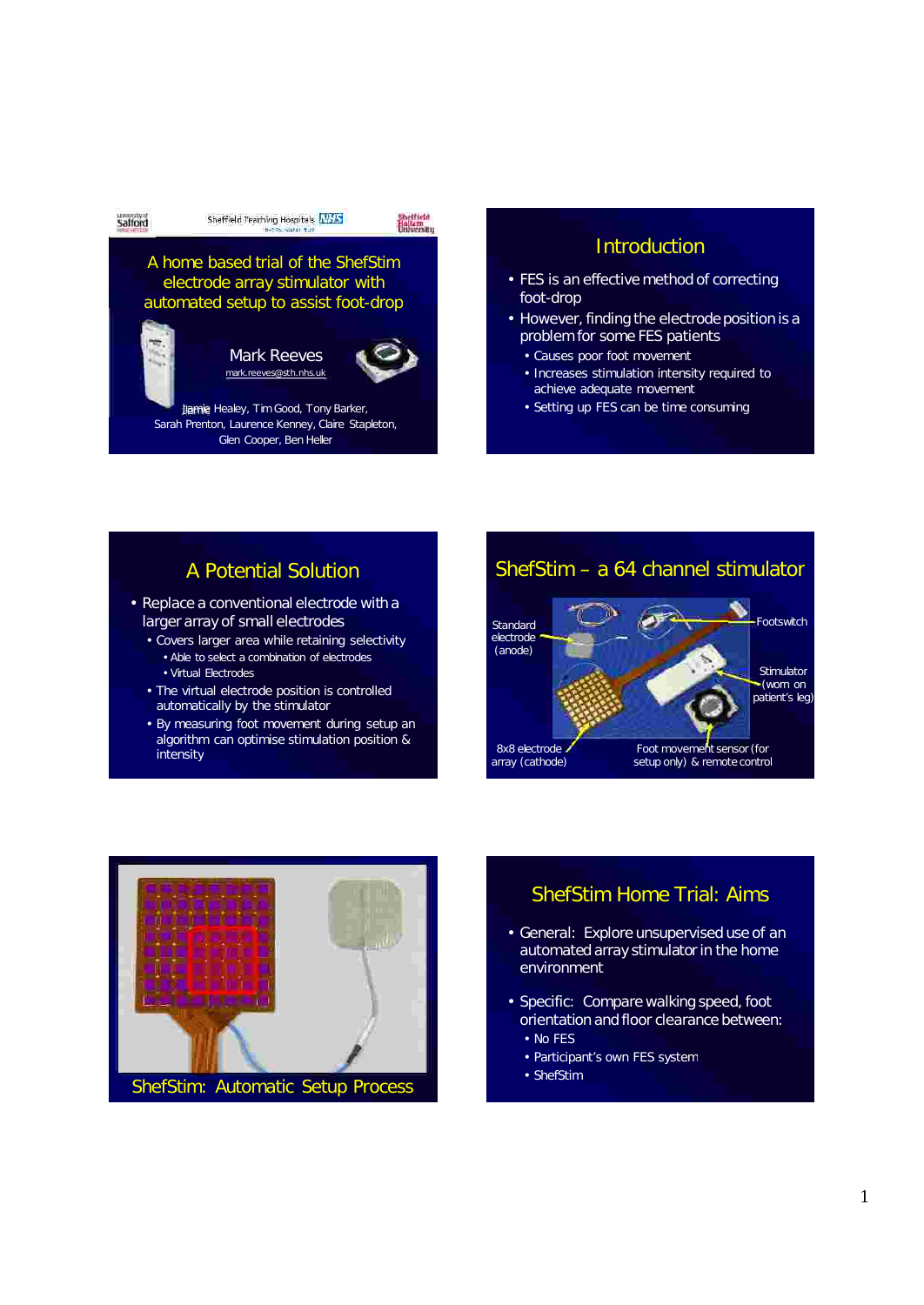## Method

- Visit 1: Gait analysis to assess walking with: • No FES
	- Participant's own FES
- Visit 2: ShefStim setup to individual's requirements & user training provided • Setup: algorithm parameters, ramp & extension
- Visit 3: After 2 weeks home use of ShefStim return for gait analysis with:
	- No FES
	- ShefStim



# **Results**

- 7 participants completed the 2 week trial • All existing FES users with unilateral foot-drop
	- 3 CVA, 3 MS, 1 Brain Injury
	- Total of 10 recruited
		- 2 unable to participate due to unconnected health problems & 1 due to poor foot movement with all FES systems used
- ShefStim was used regularly by the participants during the trial
	- Median of 1314 heel lifts per day

## Walking Speed

• ShefStim & participant's FES provided same average speed increase relative to no FES (+8.3%)



#### • Both ShefStim & participant's own FES corrected plantarflexion & inversion Foot Orientation (at initial contact)

• ShefStim achieved more DF and eversion